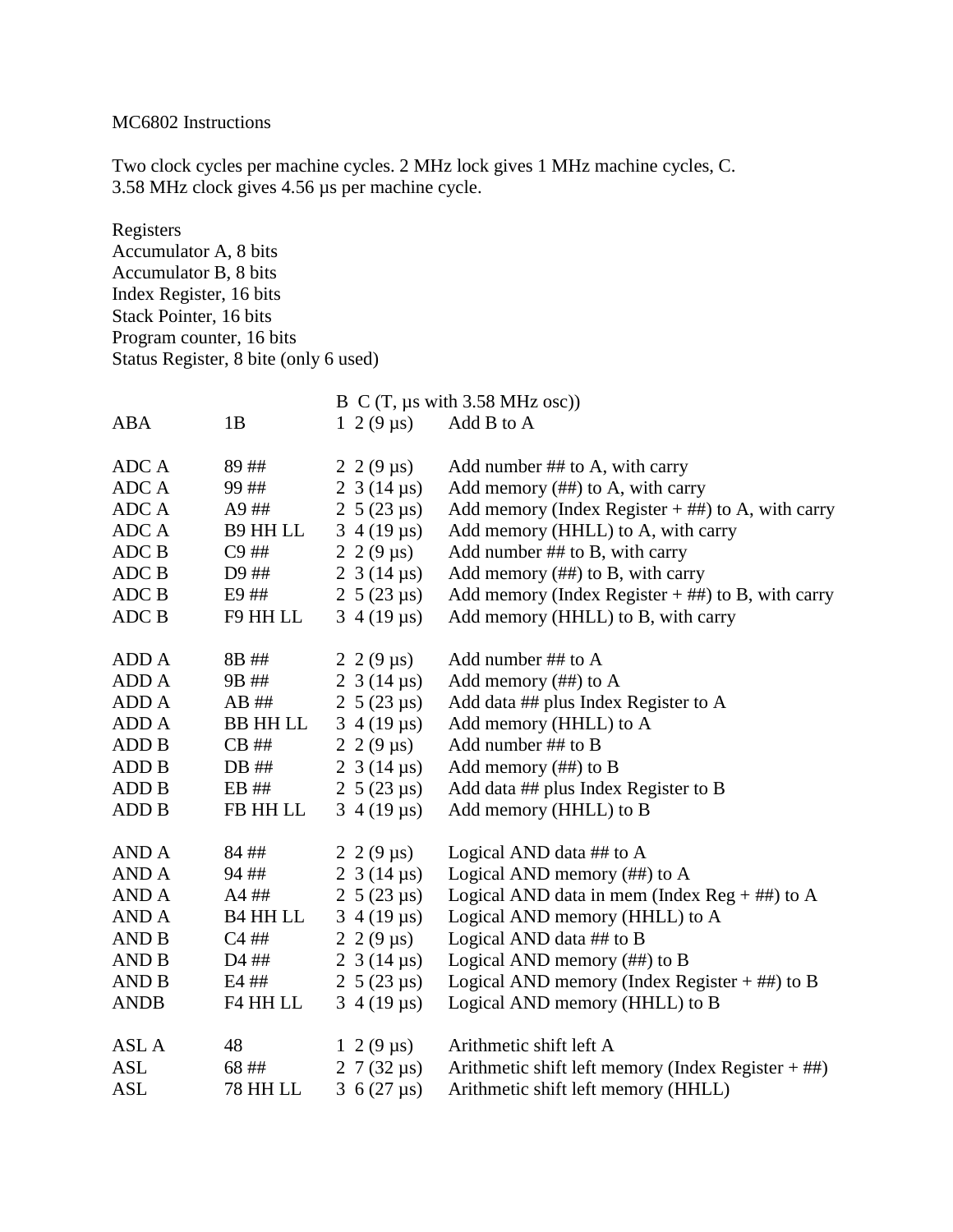| ASL B            | 58              | $1 \ 2 \ (9 \ \mu s)$ | Arithmetic shift left B                             |
|------------------|-----------------|-----------------------|-----------------------------------------------------|
| <b>ASR</b>       | 67 ##           | 2 7 (32 $\mu s$ )     | Arithmetic shift right memory (Index Reg $+$ ##)    |
| <b>ASR</b>       | 77 HHLL         | 3 $6(27 \,\mu s)$     | Arithmetic shift right memory (HHLL)                |
| ASR A            | 47              | $1 \ 2(9 \,\mu s)$    | Arithmetic shift right A                            |
| ASR B            | 57              | $1 \ 2(9 \,\mu s)$    | Arithmetic shift right B                            |
| <b>BRA</b>       | 20##            | $2\,4(18 \,\mu s)$    | Branch always, relative                             |
| <b>BHI</b>       | 22 ##           | $2\;4(18 \,\mu s)$    | Branch if Higher, relative $(carry + zero = zero)$  |
| <b>BLS</b>       | 23 ##           | 2 4 (18 $\mu$ s)      | Branch if the Result is lower or the same, relative |
| <b>BCC</b>       | 24 ##           | 2 4 (18 $\mu$ s)      | Branch if Carry is clear, relative                  |
| <b>BCS</b>       | 25 ##           | 2 4 (18 $\mu$ s)      | Branch if Carry is set, relative                    |
| <b>BNE</b>       | 26##            | 2 4 (18 $\mu$ s)      | Branch if not equal, relative                       |
| <b>BEO</b>       | 27##            | $2\,4(18 \,\mu s)$    | Branch if Result is zero, relative                  |
| <b>BVC</b>       | 28##            | $2\,4(18 \,\mu s)$    | Branch if Overflow is clear, relative               |
| <b>BVS</b>       | 29##            | $2\,4(18 \,\mu s)$    | Branch if Overflow is set, relative                 |
| <b>BPL</b>       | 2A ##           | 2 4 (18 $\mu$ s)      | Branch if positive (plus), relative                 |
| <b>BMI</b>       | 2B ##           | 2 4 (18 $\mu$ s)      | Branch if the Result is Minus (Negative), relative  |
| <b>BGE</b>       | 2C ##           | 2 4 (18 $\mu$ s)      | Branch if Result is greater than or equal to zero   |
| <b>BLT</b>       | 2D ##           | $2\,4(18 \,\mu s)$    | Branch if the result is less than zero, relative    |
| <b>BLE</b>       | 2F ##           | 2 4 (18 $\mu$ s)      | Branch if the Result is less than or equal to zero  |
| <b>BSR</b>       | 8D ##           | 2 $8(36 \,\mu s)$     | Branch to subroutine, relative                      |
| <b>BIT A</b>     | 85##            | 2 2 (9 $\mu$ s)       | Bit test data ## to A.                              |
| <b>BIT A</b>     | 95##            | 2 3 (14 $\mu$ s)      | Bit test data from memory (##) with A               |
| <b>BIT A</b>     | A5##            | 2 5 (23 $\mu$ s)      | Bit test data from mem (Index $Reg + \#H$ ) with A  |
| <b>BIT A</b>     | <b>B5 HH LL</b> | $3\,4(19 \,\mu s)$    | Test bits of A using data from memory (HHLL)        |
| <b>BIT B</b>     | $C5$ ##         | 2 2 (9 $\mu$ s)       | Bit test data ## to B                               |
| <b>BIT B</b>     | D5 ##           | 2 3 (14 $\mu$ s)      | Bit test data from memory (##) with B               |
| $BIT B^{\prime}$ | E5 ##           | 2 5 (23 $\mu$ s)      | Bit test data from mem (Index Reg + ##) with B      |
| <b>BIT B</b>     | F5 HH LL        | $3\,4(19 \,\mu s)$    | Test bits of B using data from memory (HHLL)        |
| <b>CBA</b>       | 11              | $1 \ 2 \ (9 \ \mu s)$ | Compare A and B                                     |
| CLC              | 0 <sup>C</sup>  | $1 \ 2(9 \,\mu s)$    | Clear Carry bit                                     |
| <b>CLR</b>       | 6F ##           |                       | ecClear memory location Index Register $+$ ##)      |
| <b>CLR</b>       | 7F HH LL        | 3 $6(28 \,\mu s)$     | Clear memory location (HHLL)                        |
| <b>CLRA</b>      | 4F              | $1 \ 2 \ (9 \ \mu s)$ | Clear A                                             |
| <b>CLRB</b>      | 5F              | $1 \ 2(9 \,\mu s)$    | Clear B                                             |
| <b>CLV</b>       | 0A              | $1 \ 2(9 \,\mu s)$    | <b>Clear Overflow</b>                               |
| <b>CMP A</b>     | 81##            | $2\;2(9 \,\mu s)$     | Compare data ## with A                              |
| <b>CMPA</b>      | 91##            | $2\;3(13 \; \mu s)$   | Compare data in memory (##) with A                  |
| <b>CMP A</b>     | $A1$ ##         | 2 5 (23 $\mu$ s)      | Compare memory (Index Register $+$ ##) with A       |
| <b>CMP A</b>     | <b>B1 HH LL</b> | $3\,4(19 \,\mu s)$    | Compare memory (HHLL) with A                        |
| <b>CMPB</b>      | $C1$ ##         | 2 2 (9 $\mu$ s)       | Compare data ## with B                              |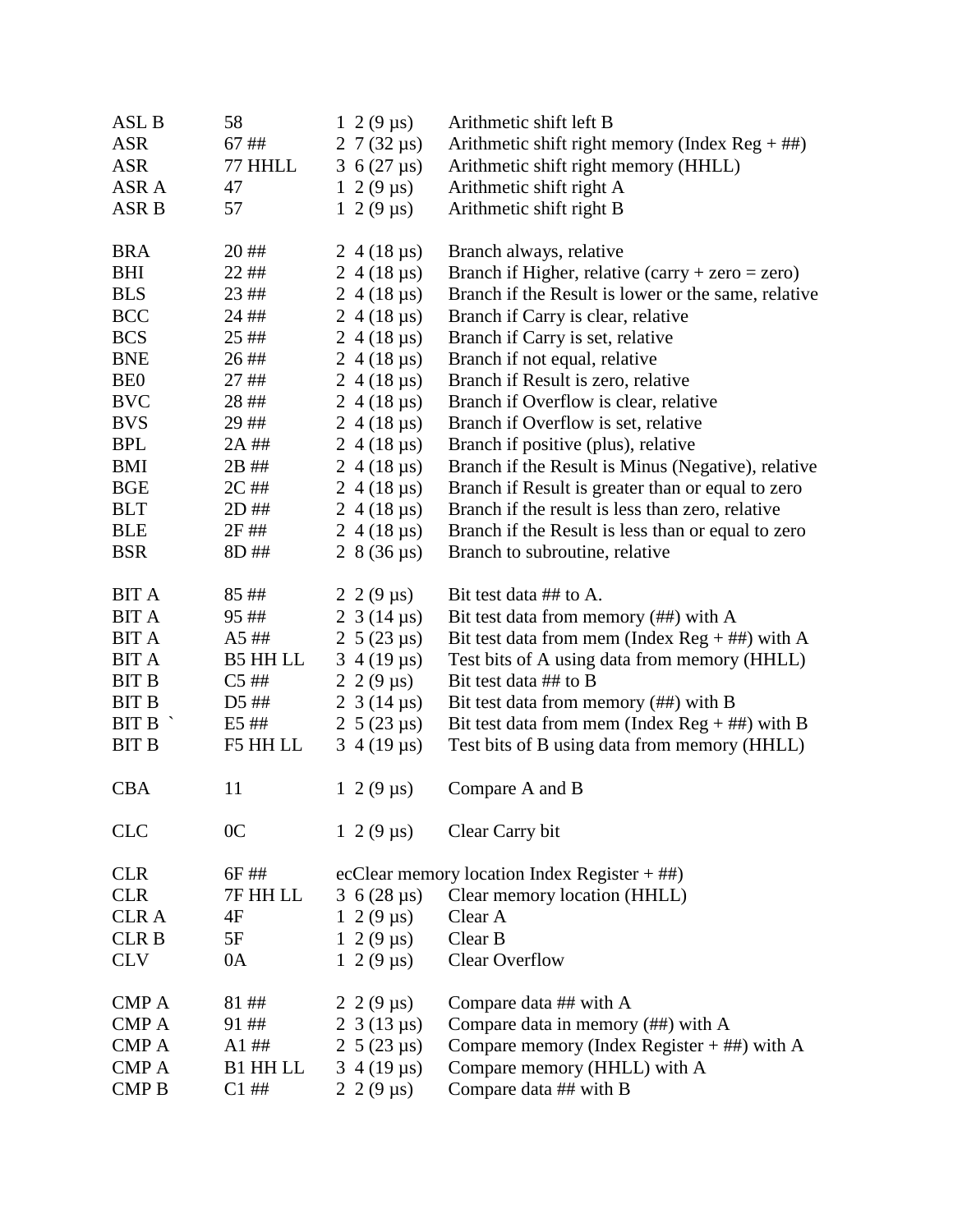| <b>CMPB</b>  | $D1$ ##         | $2 \frac{3(13 \text{ }\mu\text{s})}{2}$ | Compare data in memory $(\# \#)$ with B            |
|--------------|-----------------|-----------------------------------------|----------------------------------------------------|
| <b>CMP B</b> | E1##            | 2 5 (23 $\mu$ s)                        | Compare memory (Index Register $+$ ##) with B      |
| <b>CMP B</b> | F1 HH LL        | $3\,4(19 \,\mu s)$                      | Compare memory (HHLL) with B                       |
| <b>COM</b>   | 73 HH LL        | 2 7 (32 $\mu$ s)                        | Complement memory (HHLL)                           |
| <b>COM</b>   | 63 ##           | 3 6 (28 $\mu$ s)                        | Complement memory (Index Register $+$ ##)          |
| COM A        | 43              | $2\;2(9 \,\mu s)$                       | Complement A                                       |
| COM B        | 53              | 2 2 (9 $\mu$ s)                         | Complement B                                       |
| <b>CPX A</b> | 8C ##           | $3 \frac{3(13 \text{ }\mu\text{s})}{2}$ | Compare (Index register) with data ##              |
| <b>CPX</b>   | $9C$ ##         | 2 4 (19 $\mu$ s)                        | Compare (Index register) with data in memory (##)  |
| <b>CPX</b>   | $AC$ ##         | 2 $6(28 \,\mu s)$                       | ind ???                                            |
| <b>CPX</b>   | <b>BC HH LL</b> | $3\;5(23 \text{ }\mu\text{s})$          | Compare (Ind Reg plus 1) with memory (HHLL)        |
| <b>DAA</b>   | 19              | $1 \ 2(9 \,\mu s)$                      | Decimal Adjust A                                   |
| <b>DEC</b>   | 6A ##           | 2 7 (32 $\mu$ s)                        | Decrement memory (Index Register $+$ ##)           |
| <b>DEC</b>   | 7A HH LL        | 3 6 (28 $\mu$ s)                        | Decrement memory (HHLL)                            |
| DEC A        | 4A              | $1 \ 2 \ (9 \ \mu s)$                   | Decrement A                                        |
| DEC B        | 5A              | $1 \ 2 \ (9 \ \mu s)$                   | Decrement B                                        |
| <b>DES</b>   | 34              | $1\;4(18 \,\mu s)$                      | <b>Decrement Stack Pointer</b>                     |
| <b>DEX</b>   | 09              | $1\;4(18 \,\mu s)$                      | Decrement Index Register                           |
| EOR A        | 88##            | 2 2 (9 $\mu$ s)                         | Logic Exclusive-OR data ## to A                    |
| EOR A        | 98##            | $2 \frac{3(13 \text{ }\mu\text{s})}{2}$ | Logic Exclusive-OR data in memory (##) to A        |
| EOR A        | A8##            | 2 5 (23 $\mu$ s)                        | Logic Ex-OR data in mem (Ind Register $+$ ##) to A |
| EOR A        | B8 HH LL        | $3\,4(19 \,\mu s)$                      | Logical Exclusive-OR memory (HHLL) to A            |
| <b>EOR B</b> | C8##            | $2\;2(9 \,\mu s)$                       | Logic Exclusive-OR data ## to B                    |
| EOR B        | D8 ##           | 2 3 (13 $\mu$ s)                        | Logic Exclusive-OR data in memory (##) to B        |
| <b>EOR B</b> | E8 ##           | 2 $5(23 \mu s)$                         | Logic Ex-OR data in mem (Ind Register $+$ ##) to B |
| <b>EOR B</b> | F8 HH LL        | $3\,4(19 \,\mu s)$                      | Logical Exclusive-OR memory (HHLL) to B            |
| <b>INC</b>   | $6C$ ##         | 2 7 (32 $\mu$ s)                        | Increment memory (Index Register $+$ ##)           |
| <b>INC</b>   | 7C HH LL        | 3 6 (28 $\mu$ s)                        | Increment memory (HHLL)                            |
| <b>INCA</b>  | 4C              | $1 \ 2 \ (9 \ \mu s)$                   | Increment A                                        |
| <b>INC B</b> | 5C              | $1 \ 2(9 \,\mu s)$                      | Increment B                                        |
| <b>INS</b>   | 31              | $1\,4(18 \,\mu s)$                      | <b>Increment Stack Pointer</b>                     |
| <b>INX</b>   | 08              | $1\;4(18\;\mu s)$                       | Increment Index Register                           |
| <b>JMP</b>   | 6E ##           | 2 4 (19 $\mu$ s)                        | Jump to address (Index Register $+$ ##)            |
| <b>JMP</b>   | 7E HH LL        | $3 \frac{3(13 \text{ }\mu\text{s})}{2}$ | Jump to address (HHLL)                             |
| <b>JSR</b>   | $AD$ ##         | 2 $8(36 \,\mu s)$                       | Jump to subroutine (Index Register $+$ ##)         |
| <b>JSR</b>   | <b>BD HHLL</b>  | $3\,9(40 \,\mu s)$                      | Jump to subroutine (HHLL)                          |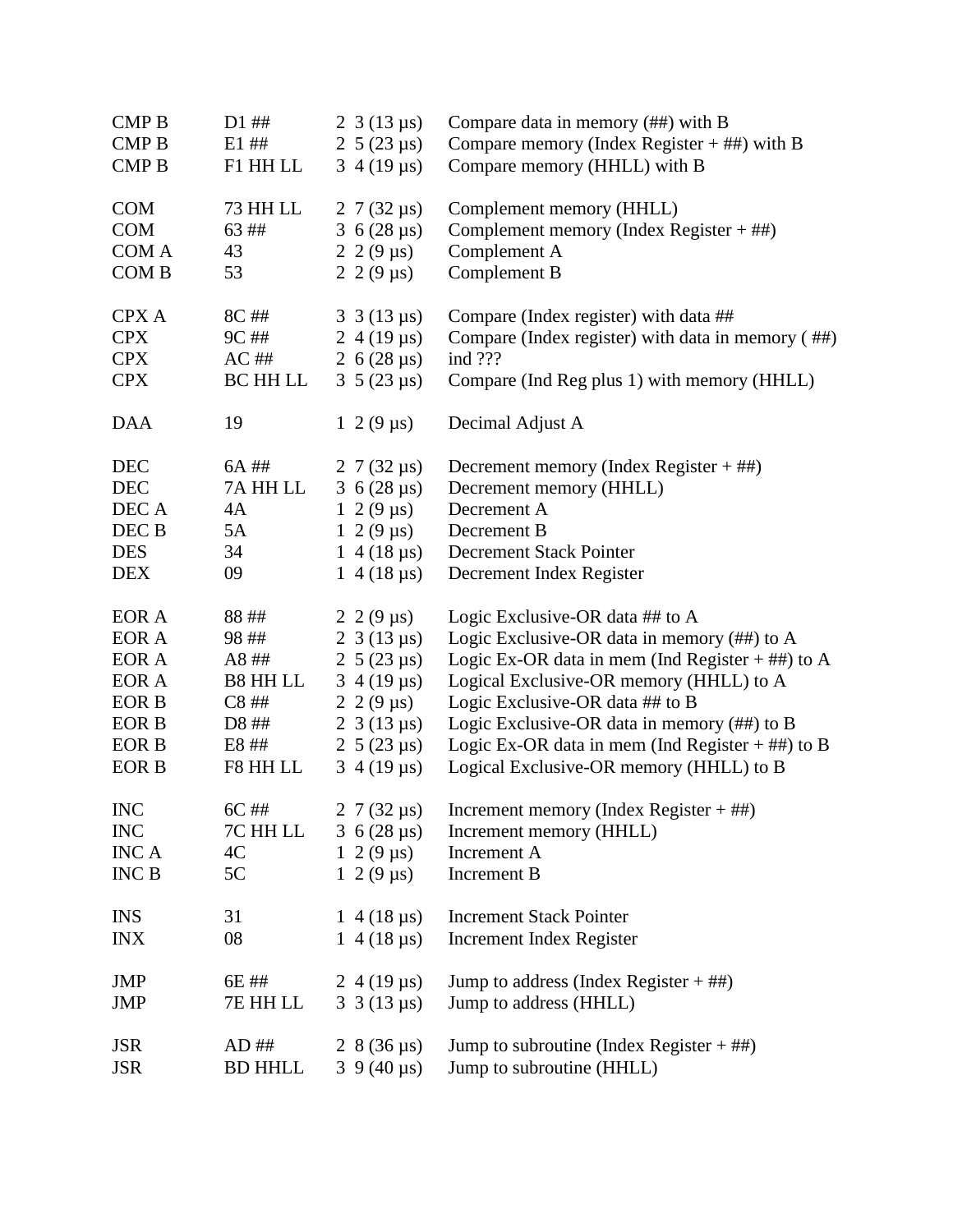| LDA A            | 86##            | 2 2 (9 $\mu$ s)                         | Load A with data ##                                         |
|------------------|-----------------|-----------------------------------------|-------------------------------------------------------------|
| LDA A            | 96##            | 2 3 (13 $\mu$ s)                        | Load A with data in memory $(\# \#)$                        |
| LDA A            | A6##            | 2 $5(23 \mu s)$                         | Load A with data in memory (Index Register $+$ ##)          |
| LDA A            | B6 HH LL        | $3\,4(19 \,\mu s)$                      | Load A from memory (HHLL)                                   |
| LDA B            | $C6$ ##         | $2\;2(9 \,\mu s)$                       | Load B with data ##                                         |
| LDA B            | D6 ##           | 2 3 (13 $\mu$ s)                        | Load B with data in memory $(\# \#)$                        |
| LDA B            | E6##            | 2 5 (23 $\mu$ s)                        | Load B with data in memory (Index Register $+$ ##)          |
| LDA B            | F6 HH LL        | $3\,4(19 \,\mu s)$                      | Load B from memory (HHLL)                                   |
| <b>LDS</b>       | 8E ##           | $3 \frac{3(13 \text{ }\mu\text{s})}{2}$ | Load the Stack Pointer with data ##                         |
| <b>LDS</b>       | 9E ##           | $3 \frac{3(13 \text{ }\mu\text{s})}{2}$ | Load the Stack Pointer with data from memory (##)           |
| <b>LDS</b>       | $AE$ ##         | 2 $5(23 \mu s)$                         | Load Stack Pointer from mem (Index Register $+$ ##)         |
| <b>LDS</b>       | <b>BE HHLL</b>  | 3 6 (26 $\mu$ s)                        | Load Stack Pointer from memory (HHLL)                       |
| <b>LDX</b>       | <b>CE##</b>     | $3 \frac{3(13 \text{ }\mu\text{s})}{2}$ | Load Index Register with data ##                            |
| <b>LDX</b>       | DE ##           | 3 3 (13 $\mu s$ )                       | Load Ind Reg with data from mem $(\# \#)$ and $(\# \# + 1)$ |
| <b>LDX</b>       | EE ##           | 2 5 (23 $\mu$ s)                        | Load Ind Reg with data from mem (Ind Reg $+$ ##)            |
| $1$ ) $LDX$      | FE HH LL        | 3 $6(26 \,\mu s)$                       | Load Index Register from memory (HHLL)                      |
| LSR A            | 44              | $1 \ 2(9 \,\mu s)$                      | Logical shift right register A                              |
| LSR B            | 54              | $1\ 2(9 \,\mu s)$                       | Logical shift right register B                              |
| <b>LSR</b>       | 64 ##           | 2 7 (31 $\mu$ s)                        | Logical shift right memory (Index Register $+$ ##)          |
| <b>LSR</b>       | 74 HH LL        | 3 6 (26 $\mu$ s)                        | Logical shift right memory (HHLL)                           |
| NEG A            | 40              | $1 \ 2(9 \,\mu s)$                      | Negate A, 2's complement                                    |
| NEG B            | 50              | $1 \ 2 \ (9 \ \mu s)$                   | Negate B, 2's complement                                    |
| <b>NEG</b>       | 60##            | 2 7 (31 $\mu$ s)                        | Neg mem (Ind Reg + ##), 2's complement                      |
| <b>NEG</b>       | 70 HH LL        | 3 6 (26 $\mu$ s)                        | Negate memory (HHLL), 2's complement                        |
| <b>NOP</b>       | 01              | $1 \ 2 \ (9 \ \mu s)$                   | No operation                                                |
| ORA A            | 8A ##           | $2\ 2\ (9 \ \mu s)$                     | Logical OR data $\#$ # to A                                 |
| ORA A            | 9A ##           |                                         | 2 2 (9 $\mu$ s) Logical OR data in memory (##) to A         |
| ORA A            | $AA$ ##         | 2 $5(23 \mu s)$                         | Logical OR data in memory (Ind Reg $+$ ##) to A             |
| ORA A            | <b>BA HH LL</b> | $3\,4(19 \,\mu s)$                      | Logical OR memory (HHLL) with A                             |
| ORA B            | $CA$ ##         | 2 2 (9 $\mu$ s)                         | Logical OR data $\#$ # to B                                 |
| ORA B            | DA ##           | 2 2 (9 $\mu$ s)                         | Logical OR data in memory $(\# \#)$ to B                    |
| ORA <sub>B</sub> | EA ##           | 2 $5(23 \mu s)$                         | Logical OR data in mem (Index Register $+$ ##) to B         |
| ORA B            | FA HH LL        | $3\,4(19 \,\mu s)$                      | Logical OR memory (HHLL) with B                             |
| PSH A            | 36              | $1\,4(19 \,\mu s)$                      | Push A onto the Stack                                       |
| PSH <sub>B</sub> | 37              | $1\;4(19 \,\mu s)$                      | Push B onto the Stack                                       |
| PUL A            | 32              | $1\,4(19 \,\mu s)$                      | Pull data from the Stack to A                               |
| PUL B            | 33              | $1\,4(19 \,\mu s)$                      | Pull data from the Stack to B                               |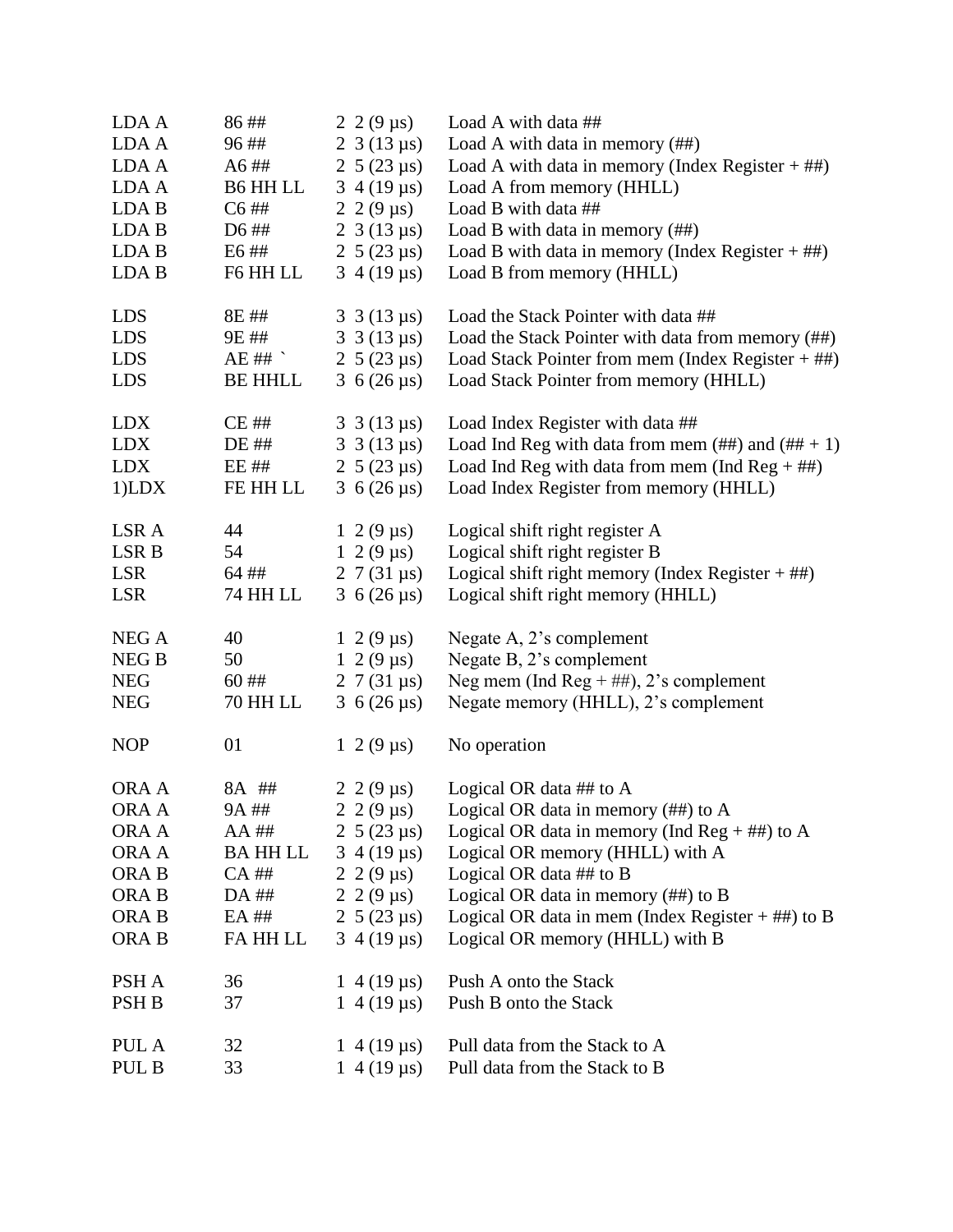| <b>ROL A</b> | 49                   | $1 \ 2 \ (9 \ \mu s)$   | Rotate A left                                              |
|--------------|----------------------|-------------------------|------------------------------------------------------------|
| <b>ROL B</b> | 59                   | $1 \ 2(9 \,\mu s)$      | Rotate B left                                              |
| <b>ROL</b>   | 69##                 | 2 7 (31 $\mu$ s)        | Rotate memory (Index Register $+$ ##) left                 |
| <b>ROL</b>   | 79 HH LL             | 3 $6(26 \,\mu s)$       | Rotate memory (HHLL) left                                  |
| <b>ROR A</b> | 46                   | $1 \ 2 \ (9 \ \mu s)$   | Rotate A right                                             |
| <b>ROR B</b> | 56                   | $1\ 2(9 \,\mu s)$       | Rotate B right                                             |
| <b>ROR</b>   | 66##                 | 2 7 (31 $\mu$ s)        | Rotate memory (Index Register $+$ ##) right                |
| <b>ROR</b>   | 76 HHLL              | 3 6 (26 $\mu$ s)        | Rotate memory (HHLL) right                                 |
| <b>RTI</b>   | 3B                   | 1 10 (45 $\mu$ s)       | Return from interrupt                                      |
| <b>RTS</b>   | 39                   | $1\;5(23 \; \mu s)$     | Return from subroutine                                     |
| <b>SBA</b>   | 10                   | $1 \ 2(9 \,\mu s)$      | Subtract A from B                                          |
| <b>SBCA</b>  | 82##                 | 2 2 (9 $\mu$ s)         | Subtract immediate data ## from A. with carry              |
| <b>SBCA</b>  | 92##                 | 2 3 (13 $\mu$ s)        | Subtract data in memory (##) from A                        |
| <b>SBCA</b>  | $A2$ ##              | 2 $5(23 \mu s)$         | Subtract data in memory (Ind Reg + ##) from A              |
| <b>SBCA</b>  | B <sub>2</sub> HH LL | $3\,4(19 \,\mu s)$      | Subtract memory (HHLL) from A, with carry                  |
| <b>SBC B</b> | $C2$ ##              | $2\;2(9 \,\mu s)$       | Subtract immediate data ## from B. with carry              |
| <b>SBC B</b> | $D2$ ##              | 2 3 (13 $\mu$ s)        | Subtract data in memory (##) from B                        |
| <b>SBC B</b> | $E2$ ##              | 2 5 (23 $\mu$ s)        | Subtract data in memory (Ind $\text{Reg} + \# \#$ ) from B |
| <b>SBC B</b> | F <sub>2</sub> HH LL | $3\,4(19 \,\mu s)$      | Subtract memory (HHLL) from B, with carry                  |
| <b>SEV</b>   | 0 <sub>B</sub>       | $1 \ 2(9 \,\mu s)$      | Set Overflow bit                                           |
| <b>SEC</b>   | 0 <sub>D</sub>       | $1\ 2(9 \,\mu s)$       | Set Carry bit                                              |
| SEI          | 0F                   | $1 \ 2(9 \,\mu s)$      | Set Interrupt Enable                                       |
| <b>STAA</b>  | 97##                 | $2\,4(19 \,\mu s)$      | Store A in memory $(\# \#)$                                |
| STA A        | A7##                 | 2 $6(28 \,\mu s)$       | Store A in memory (Index Register $+$ ##)                  |
| <b>STAA</b>  | B7 HH LL             | $3\; 5\; (23 \; \mu s)$ | Store A in memory (HHLL)                                   |
| <b>STS</b>   | 9F##                 | 2 $5(23 \mu s)$         | Store (Stack Pointer) to A                                 |
| <b>STS</b>   | AF ##                | 2 7 (32 $\mu s$ )       | Store Stack Pointer to mem (Index Register $+$ ##)         |
| <b>STS</b>   | <b>BF HHLL</b>       | 3 6 (28 $\mu$ s)        | Store Stack Pointer to memory (HHLL)                       |
| <b>STAB</b>  | D7 ##                | 2 4 (19 $\mu$ s)        | Store B in memory $(\# \#)$                                |
| <b>STAB</b>  | E7 ##                | 2 $6(28 \mu s)$         | Store B in memory (Index Register $+$ ##)                  |
| <b>STAB</b>  | F7 HH LL             | $3\; 5\; (23 \; \mu s)$ | Store B in memory (HHLL)                                   |
| <b>STX</b>   | DF ##                | 2 $5(23 \mu s)$         | Store Index Register to $(\# \# \text{ and } \# \# +!)$    |
| STX `        | EF ##                | 2 7 (32 $\mu$ s)        | Store (Index Register) to $(\# \# \text{ and } \# \# + 1)$ |
| <b>STX</b>   | FF HHLL              | 3 6 (28 $\mu$ s)        | Store Index Register to memory (HHLL)                      |
| <b>SUBA</b>  | 80##                 | $2\;2(9 \,\mu s)$       | Subtract immediate data ## from A                          |
| SUB A        | 90##                 | 2 3 (13 $\mu$ s)        | Subtract data in memory (##) from A                        |
| <b>SUBA</b>  | $A0$ ##              | 2 $5(23 \mu s)$         | Subtract memory (Stack Pointer $+$ ##) from A              |
| <b>SUBA</b>  | <b>BO HH LL</b>      | $3\,4(19 \,\mu s)$      | Subtract memory (HHLL) from A                              |
| <b>SUBB</b>  | $CO$ ##              | 2 2 (9 $\mu$ s)         | Subtract immediate data ## from B                          |